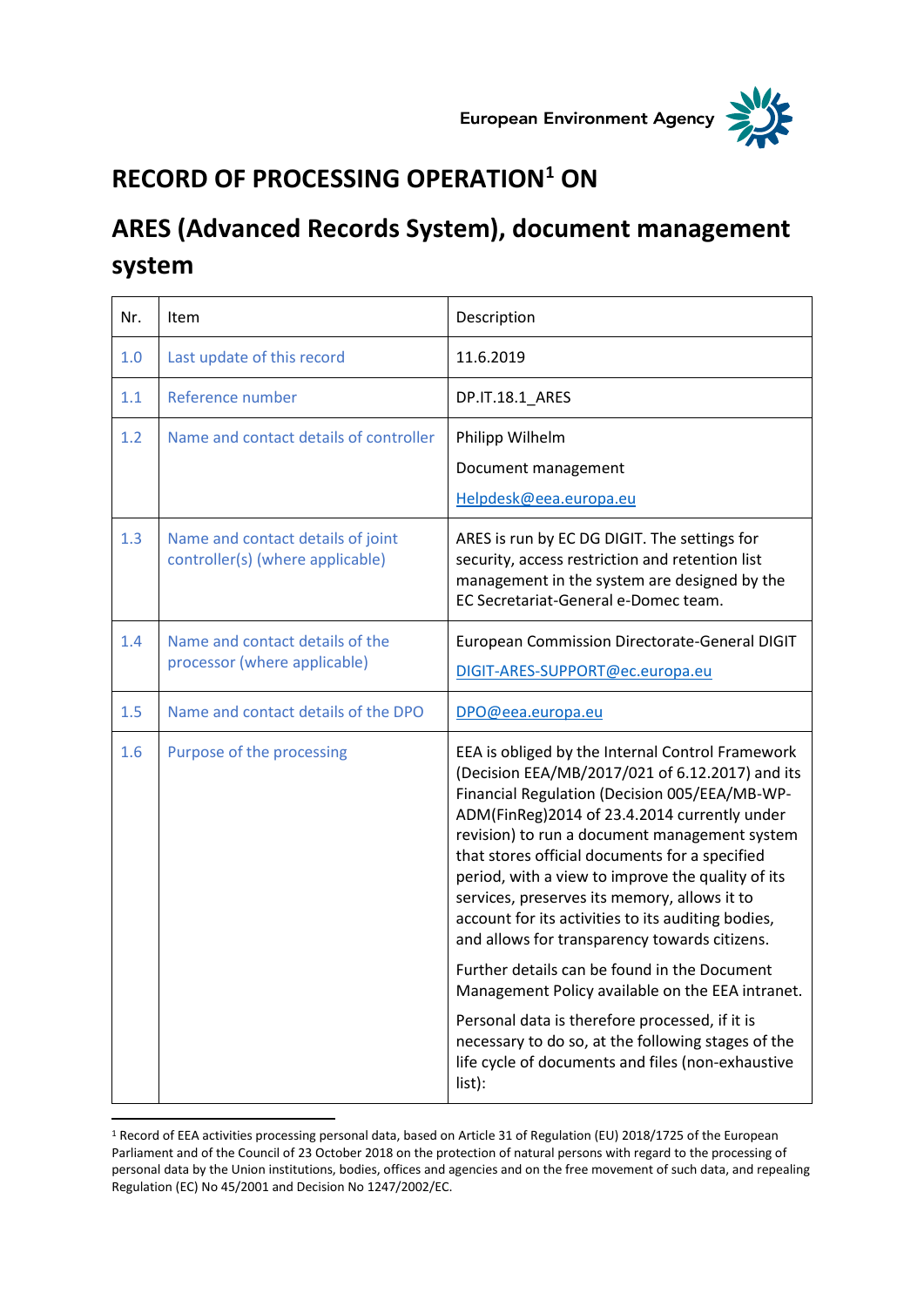|     |                                                                                                     | - Registration and filing of the appropriate<br>documents,<br>- Assigning documents to functional mailboxes,<br>virtual entities, or staff members for action,<br>information or circulation, including deadline<br>management,<br>- Creation of workflows (e-signatories for<br>outgoing documents and assignment of<br>incoming documents), including approval by<br>Agency's staff,<br>- Elimination of documents, files and/or their<br>metadata in accordance with the Common<br>Reference List (CRL),<br>- Creating an audit trail or operations to<br>guarantee the authenticity and security of the<br>files stored in the repository;<br>- Access based on the 'right to know' principle<br>for staff members to documents and files<br>relating to their tasks,<br>- Accountability of the Agency (to discharge<br>authorities, OLAF, Court of Justice, Court of<br>Auditors, etc.),<br>- Agency communication with its external<br>partners,<br>- Public access to document and transparency<br>towards citizens.                                                                             |
|-----|-----------------------------------------------------------------------------------------------------|----------------------------------------------------------------------------------------------------------------------------------------------------------------------------------------------------------------------------------------------------------------------------------------------------------------------------------------------------------------------------------------------------------------------------------------------------------------------------------------------------------------------------------------------------------------------------------------------------------------------------------------------------------------------------------------------------------------------------------------------------------------------------------------------------------------------------------------------------------------------------------------------------------------------------------------------------------------------------------------------------------------------------------------------------------------------------------------------------------|
| 1.7 | Description of categories of persons<br>whose data the EEA processes and list<br>of data categories | The personal data collected refers to (a)<br>internally, all persons working at the Agency<br>(statutory and non-statutory staff members,<br>contractors) and (b) externally, potentially any<br>person who sends to, or receives from the<br>Agency a document, which shall be registered in<br>accordance with the applicable rules.<br>The personal data collected can be found in (a)<br>the metadata of documents and files (name,<br>surname and Programme/Group of Agency's<br>staff members; name, surname, country (if<br>possible) and e-mail addresses of persons from<br>outside the Agency); and (b) the content of<br>Agency's documents and files, which may reveal<br>personal data of all kinds. Furthermore, certain<br>files may refer to matters relating to the health<br>of Agency's staff members or of their family<br>(processing of such data is justified based on<br>Article 10(3) of Regulation (EU) 2018/1725); or<br>matters relating to infringements or disciplinary<br>procedures. In such cases, a triple security is<br>applied: at the level of metadata, access to |